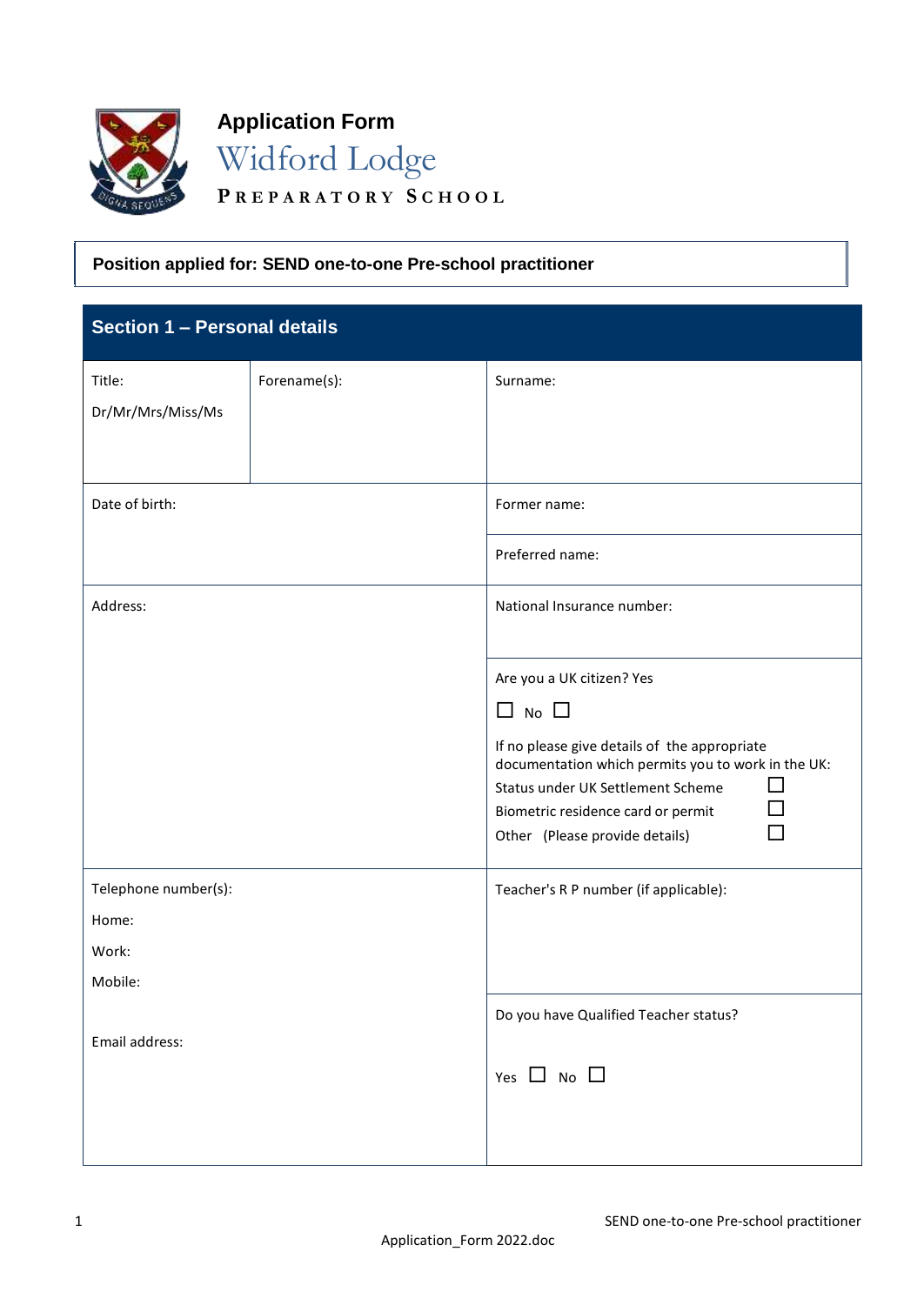# **Section 2 – Education**

Please give details of Secondary and Further Education in chronological order (continue on a separate sheet if necessary)

| Name of                   | Dates of<br>attendance |  | <b>Examinations</b> |        |      |                      |
|---------------------------|------------------------|--|---------------------|--------|------|----------------------|
| school/college/university |                        |  | Subject             | Result | Date | <b>Awarding body</b> |
|                           | From: dd/mm/yy         |  |                     |        |      |                      |
|                           |                        |  |                     |        |      |                      |
|                           | To: dd/mm/yy           |  |                     |        |      |                      |
|                           |                        |  |                     |        |      |                      |
|                           | From: dd/mm/yy         |  |                     |        |      |                      |
|                           |                        |  |                     |        |      |                      |
|                           | To: dd/mm/yy           |  |                     |        |      |                      |
|                           |                        |  |                     |        |      |                      |
|                           | From: dd/mm/yy         |  |                     |        |      |                      |
|                           |                        |  |                     |        |      |                      |
|                           | To: dd/mm/yy           |  |                     |        |      |                      |
|                           |                        |  |                     |        |      |                      |
|                           | From: dd/mm/yy         |  |                     |        |      |                      |
|                           |                        |  |                     |        |      |                      |
|                           | To: dd/mm/yy           |  |                     |        |      |                      |
|                           |                        |  |                     |        |      |                      |
|                           | From: dd/mm/yy         |  |                     |        |      |                      |
|                           |                        |  |                     |        |      |                      |
|                           | To: dd/mm/yy           |  |                     |        |      |                      |
|                           |                        |  |                     |        |      |                      |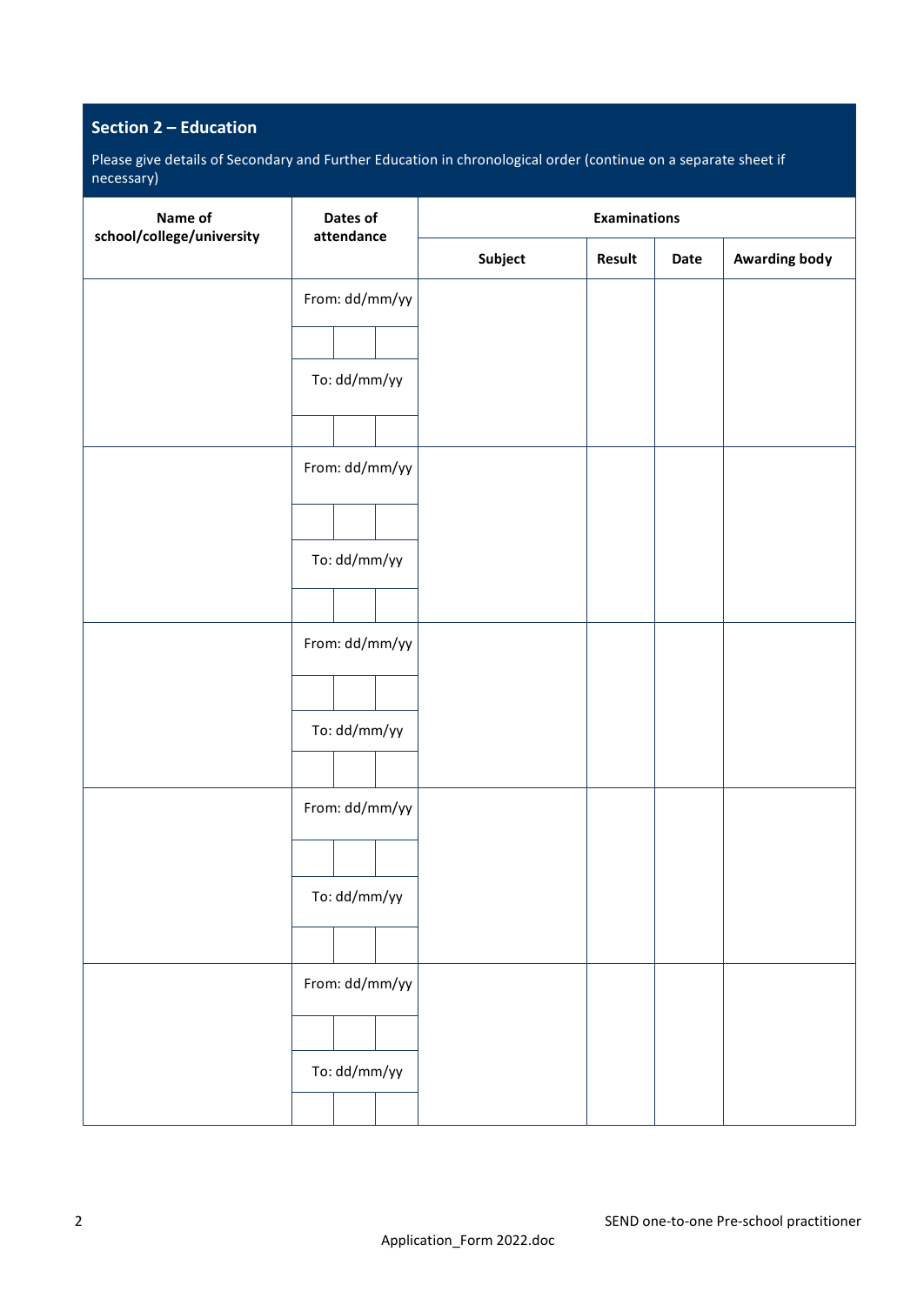## **Section 3 – Previous employment since leaving secondary education**

Please provide information of **all** previous work history in chronological order, continue on a separate sheet if necessary

| <b>Dates</b>   | Name and address of<br>employer | Position held and/or duties | <b>Reason for</b><br>leaving |
|----------------|---------------------------------|-----------------------------|------------------------------|
| From: dd/mm/yy |                                 |                             |                              |
|                |                                 |                             |                              |
| To: dd/mm/yy   |                                 |                             |                              |
|                |                                 |                             |                              |
| From: dd/mm/yy |                                 |                             |                              |
|                |                                 |                             |                              |
| To: dd/mm/yy   |                                 |                             |                              |
|                |                                 |                             |                              |
| From: dd/mm/yy |                                 |                             |                              |
|                |                                 |                             |                              |
| To: dd/mm/yy   |                                 |                             |                              |
|                |                                 |                             |                              |
| From: dd/mm/yy |                                 |                             |                              |
|                |                                 |                             |                              |
| To: dd/mm/yy   |                                 |                             |                              |
|                |                                 |                             |                              |
| From: dd/mm/yy |                                 |                             |                              |
|                |                                 |                             |                              |
| To: dd/mm/yy   |                                 |                             |                              |
|                |                                 |                             |                              |
| From: dd/mm/yy |                                 |                             |                              |
|                |                                 |                             |                              |
| To: dd/mm/yy   |                                 |                             |                              |
|                |                                 |                             |                              |
| From: dd/mm/yy |                                 |                             |                              |
|                |                                 |                             |                              |
| To: dd/mm/yy   |                                 |                             |                              |
|                |                                 |                             |                              |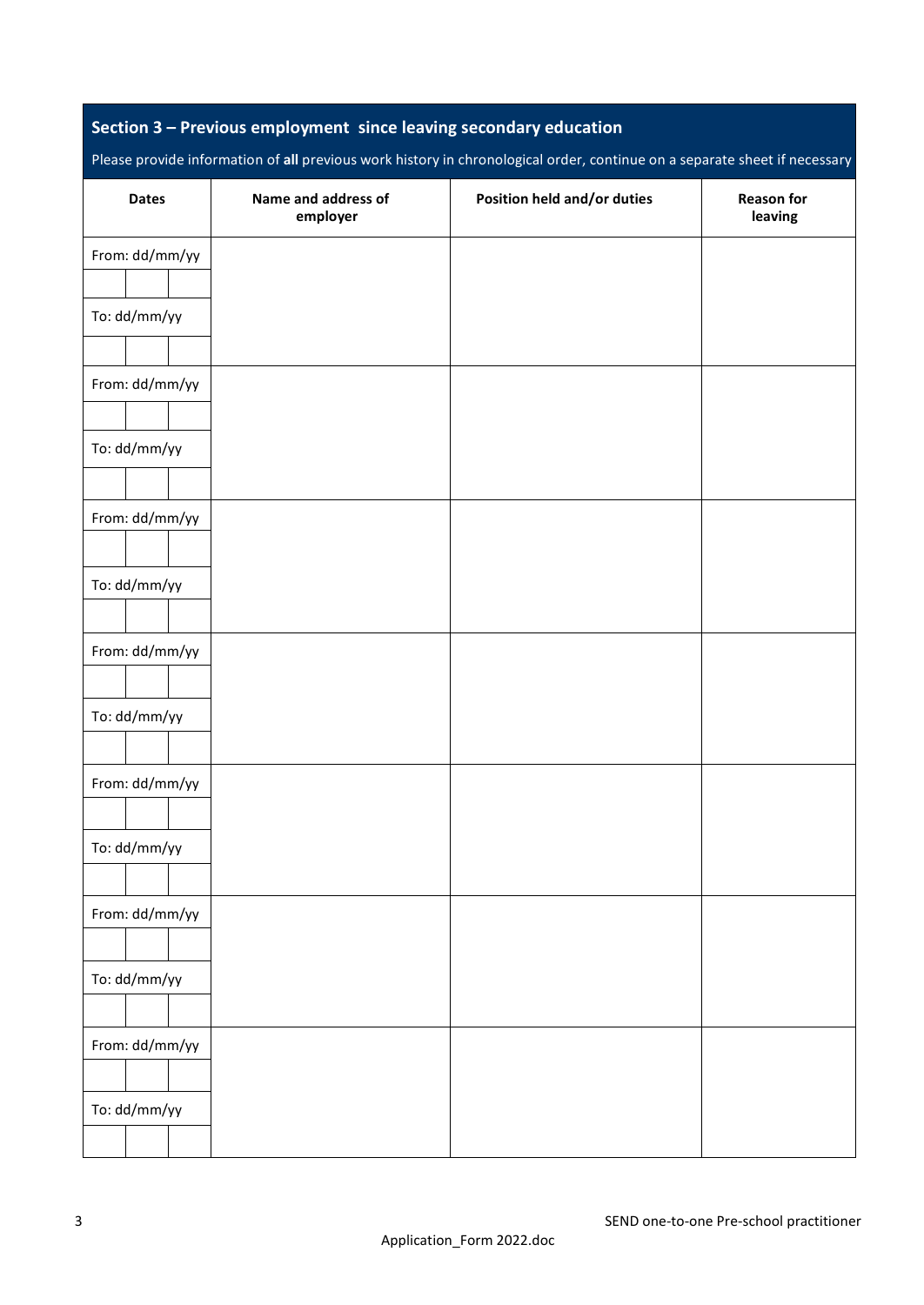| Section 4 - Current/most recent Employment                                                                                                       |                               |                                                    |                                                                                      |  |
|--------------------------------------------------------------------------------------------------------------------------------------------------|-------------------------------|----------------------------------------------------|--------------------------------------------------------------------------------------|--|
| Current/most recent employer:                                                                                                                    |                               | Current/most recent employer's address:            |                                                                                      |  |
| Current/most recent job title:                                                                                                                   |                               |                                                    | Date started:                                                                        |  |
| Brief description of responsibilities:                                                                                                           |                               | Date employment ended (if<br>applicable):          |                                                                                      |  |
| Basic salary/salary on<br>leaving.                                                                                                               |                               | salary package? If so, please provide details of:- | Do you/did you receive any employee benefits or additional allowance as part of your |  |
|                                                                                                                                                  | Employee benefits:            |                                                    |                                                                                      |  |
| (please specify salary<br>scale point including<br>London Weighting.<br>Do not include<br>responsibility<br>allowances/additiona<br>I payments). | <b>Additional allowances:</b> |                                                    |                                                                                      |  |
| Reason for seeking other employment:                                                                                                             |                               |                                                    |                                                                                      |  |
|                                                                                                                                                  |                               |                                                    |                                                                                      |  |
| Are there any dates/times when you are unavailable for interview?                                                                                |                               |                                                    |                                                                                      |  |
| Please state when you would be available to take up employment if offered:                                                                       |                               |                                                    |                                                                                      |  |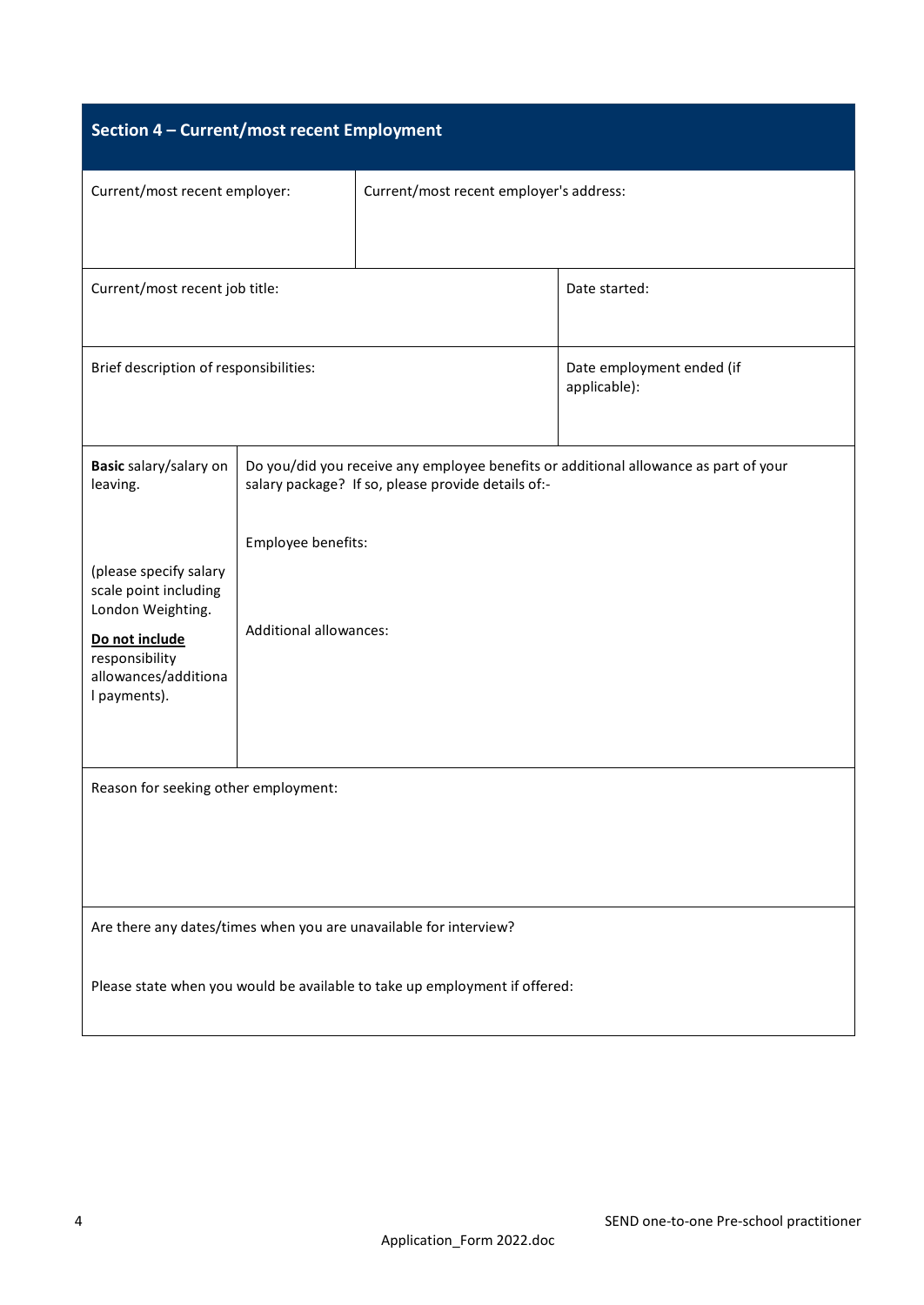| Section 5 – If there are any gaps in your employment or education history please explain them |  |
|-----------------------------------------------------------------------------------------------|--|
| here                                                                                          |  |

# **Section 6 – Other vocational qualifications, skills or training**

Please provide details of any vocational qualifications or skills that you possess or training that you have received which you consider to be relevant to the role for which you have applied.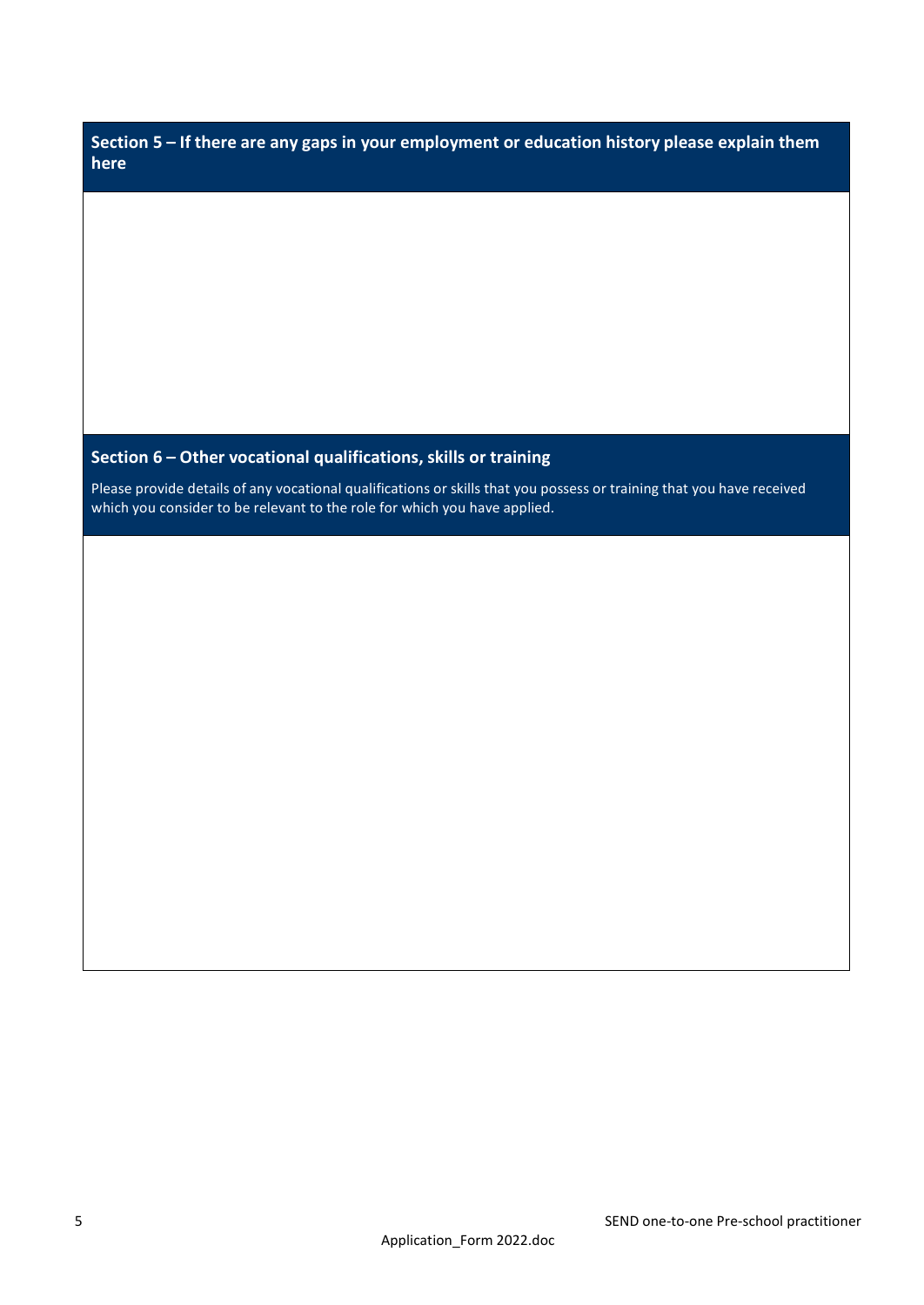## **Section 7 – Suitability**

Please give your reasons for applying for this post and say why you believe you are suitable for the position. Study the job description and person specification and describe any experience and skills you have gained in other jobs or similar environments which demonstrate your ability and aptitude to undertake the duties of the post. Continue on a separate sheet if necessary.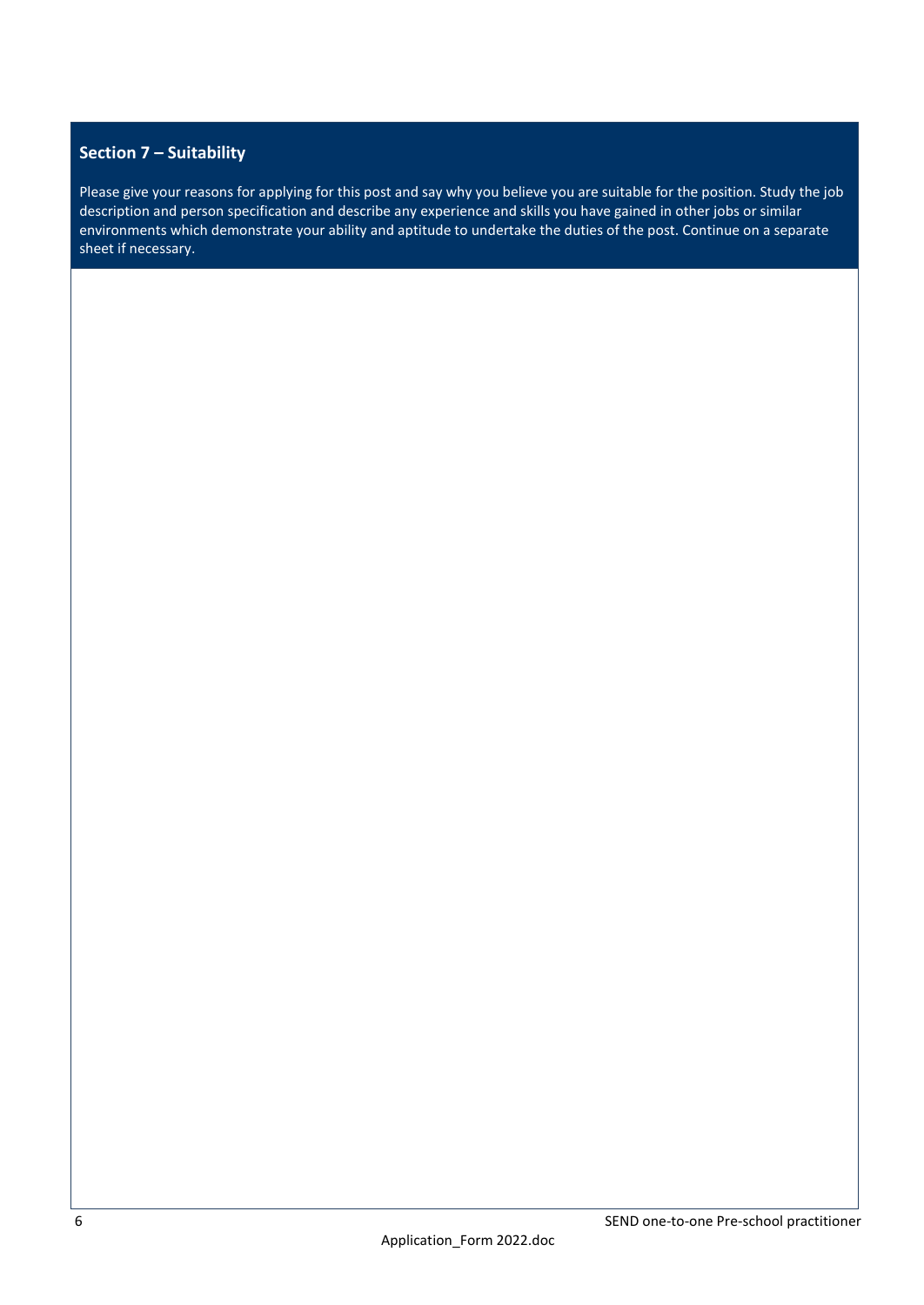### **Section 8 – Criminal records**

An offer of employment is conditional upon the School receiving an Enhanced Disclosure from the DBS which the School considers to be satisfactory.

If you are invited for interview you will be required to complete a Disclosure and Barring Service Application Form. Any information disclosed will be handled in accordance with the code of practice published by the Disclosure and Barring Service (a copy of which is available from the School on request). It is an offence to apply for this role if you are barred from engaging in regulated activity relevant to children.

The School is exempt from the Rehabilitation of Offenders Act 1974 and the Exemptions Order 1975, 2013 and 2020. Therefore applicants invited to interview will be required to **declare all convictions, cautions, reprimands and final warnings other than those which are "protected" under the Act.** The amendments to the Rehabilitation of Offenders Act 1974 (Exemptions) Order 1975 (2013 and 2020) provides that when applying for certain jobs and activities, certain convictions and cautions are considered "protected". This means that they do not need to be disclosed to employers and if they are disclosed, employers cannot take them into account.

If you have a criminal record this will not automatically debar you from employment. Instead, each case will be assessed fairly by reference to the School's Safer Recruitment Policy (a copy of which is on the School website).

#### **Section 9 – References**

Please supply the names and contact details of two people who we may contact for references**. One of these must be your current or most recent employer**. If your current/most recent employment does/did not involve work with children, then your second referee should be from your employer with whom you most recently worked with children. Neither referee should be a relative or someone known to you solely as a friend. The School intends to take up references from all shortlisted candidates before interview.

| Referee 1                                                    | <b>Referee 2</b>                                                |
|--------------------------------------------------------------|-----------------------------------------------------------------|
| Name:                                                        | Name:                                                           |
| Organisation                                                 | Organisation                                                    |
| Address:                                                     | Address:                                                        |
| Occupation:                                                  | Occupation:                                                     |
| Telephone number:                                            | Telephone number:                                               |
| Email address:                                               | Email address:                                                  |
| $No$ $\Box$<br>May we contact prior to interview? Yes $\Box$ | May we contact prior to interview?<br>Yes<br>No<br>$\mathbf{I}$ |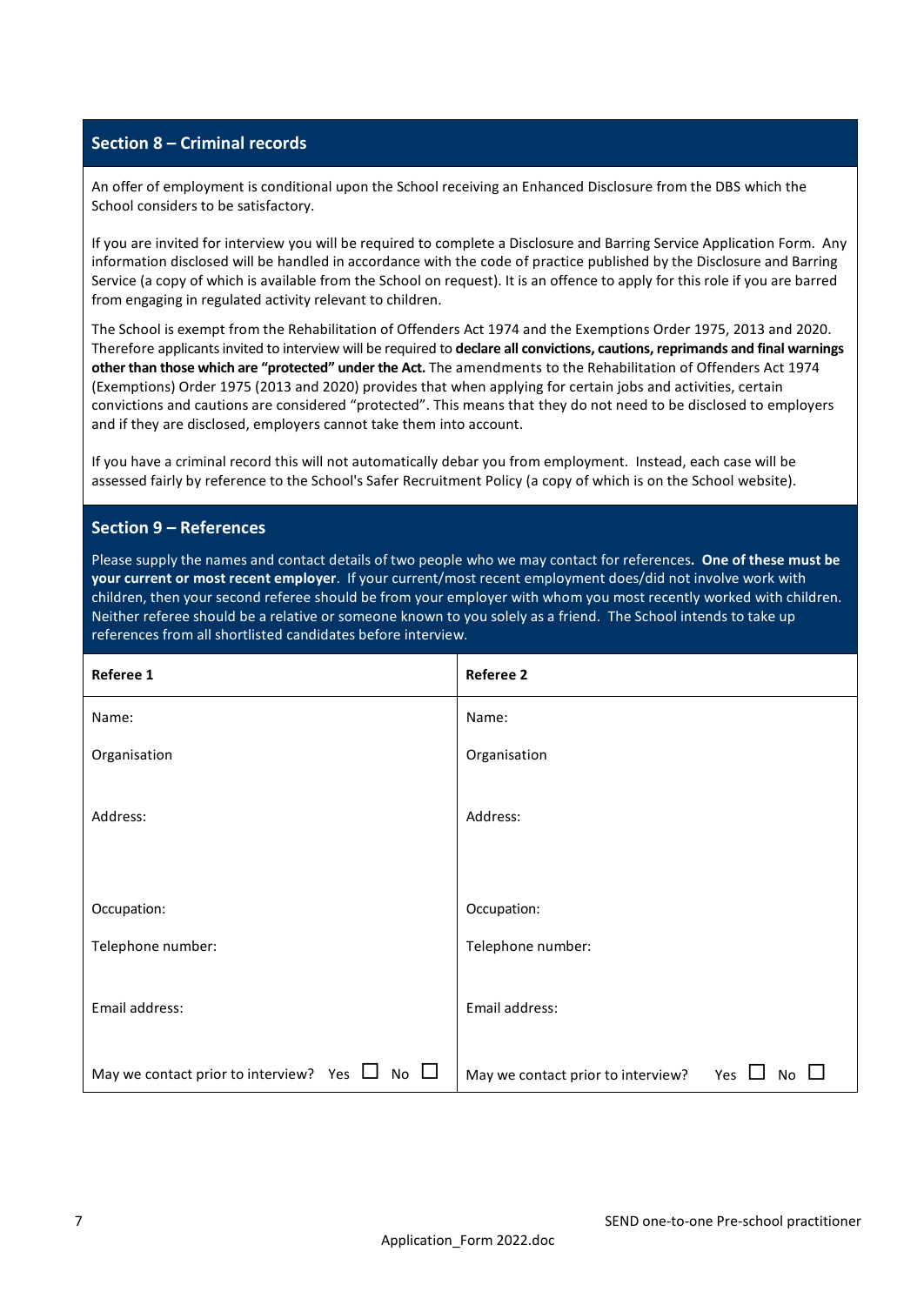### **Section 10 – Recruitment**

It is the School's policy to employ the best qualified personnel and to provide equal opportunity for the advancement of employees including promotion and training and not to discriminate against any person because of their race, colour, national or ethnic origin, sex, sexual orientation, marital or civil partnership status, religion or religious belief, disability or age. All new posts within the School are subject to a probationary period.

The School is committed to safeguarding and promoting the welfare of children and young people and expects all staff and volunteers to share this commitment. Widford Lodge Preparatory School is committed to safeguarding and promoting the welfare of children and applicants must support this commitment themselves and be willing to undergo child protection screening appropriate to the post including checks with employers and the Disclosure and Barring Service.

A copy of the School's Safer Recruitment Policy is available on the School's website. Please take the time to read it.

| Do you have any relationship or friendship with any pupil, pupil's family or member of staff at Widford Lodge School? |
|-----------------------------------------------------------------------------------------------------------------------|
| Yes $\Box$ No $\Box$                                                                                                  |

If "Yes" please specify ………………………………………………………………………………………………….…………………………….………………

If your application is successful, the School will retain the information provided in this form (together with any attachments) on your personnel file. If your application is unsuccessful, normally all documentation relating to your application will be confidentially destroyed after six months.

## **Section 11 – Advertisement Monitoring**

| Where did you hear about the job for which you have applied? |   |        |  |
|--------------------------------------------------------------|---|--------|--|
| School website                                               |   | Agency |  |
| Friend                                                       |   |        |  |
| Newspaper (please specify which one)                         | ப |        |  |
| Other (please specify)                                       |   |        |  |

### **Section 12 – Declaration**

- **I confirm that the information I have given on this Application Form is true and correct to the best of my knowledge.**
- **I confirm that I am not on List 99, disqualified from work with children or subject to sanctions imposed by a regulatory body.**
- **I understand that providing false information is an offence which could result in my application being rejected or (if the false information comes to light after my appointment) summary dismissal and may amount to a criminal offence.**
- **I consent to the School processing the information given on this form, including any 'sensitive' information, as may be necessary during the recruitment and selection process.**
- **I consent to the School making direct contact with the people specified as my referees to verify the reference.**

| $\sim$<br>218 |  |
|---------------|--|
|               |  |

| Date |  |
|------|--|
|------|--|